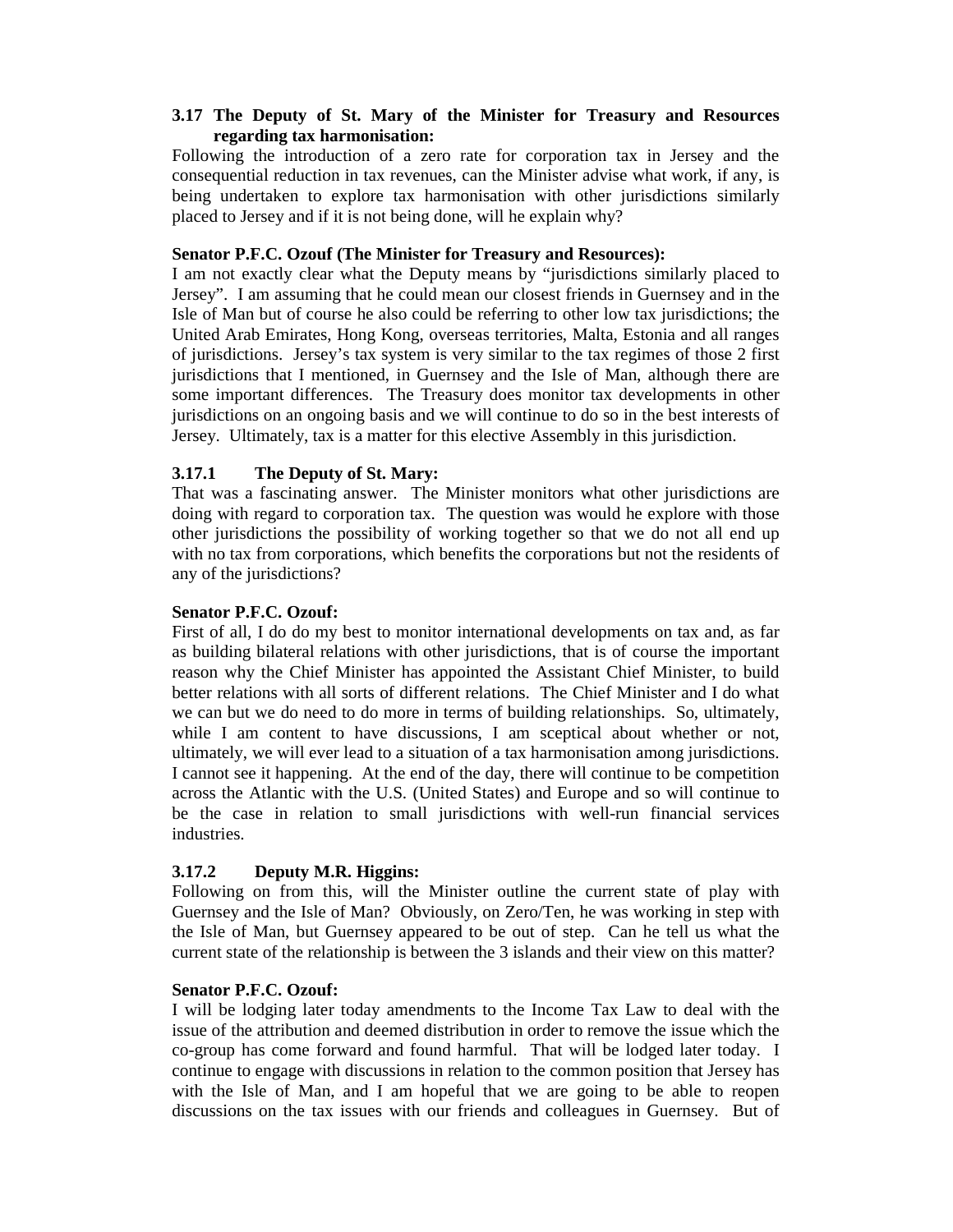course I cannot speak for the Guernsey line in respect of Zero/Ten and what their reaction will be to us finding a solution to Zero/Ten and our confidence that Zero/Ten will be found to be compliant after having made the changes on deemed distribution and attribution.

## **3.17.3 Senator S.C. Ferguson:**

Will the Minister name the number of jurisdictions which he was monitoring? He neglected to include Singapore, which is perhaps the one most like ourselves, although on the other side of the world. Would he explain how much notice is taken of what is happening in Singapore?

## **Senator P.F.C. Ozouf:**

I think the Senator makes an important point, which is that the world of competition in terms of financial services is fierce and I often refer to Hong Kong but she is right that Singapore is developing their own financial services sector. They have a trust law, which is probably vying for an equivalent status in our much respected trust law and, indeed, the first law - and we must be ever-vigilant of competition of other jurisdictions seeking to compete with us in the quality area of financial services. Singapore is one of those jurisdictions that we must be watching with interest in terms of competing against Jersey but I am confident that we will compete even with Singapore.

## **3.17.4 Deputy G.P. Southern:**

Competing on the downward spiral to the bottom. Is the Minister in any position to inform Members what progress he has made on mechanisms to replace the zero rate in Zero/Ten and, if not, when will he report to the House?

## **Senator P.F.C. Ozouf:**

I am not going to be proposing a replacement to zero-rating because at the heart of the Zero/Ten debate, which has been rehearsed in this Assembly many times, the general rate of tax for Jersey is zero with the special rate for financial services at 10 per cent and 20 per cent for utilities. What this Assembly has charged me to do is to come up with alternative proposals to raise revenue for non-local entities. Work on that is being somewhat delayed because of the Zero/Ten discussions but I will be making the commitment in advance of the budget, and that is going to be a subject which will be discussed in the budget later on this year as is the normal rhythm of decisions on tax in Jersey.

# **3.17.5 The Deputy of St. Mary:**

Does the Minister accept that the present situation where he goes on and on about competition and the result is that corporations are now paying nothing while the individual taxpayer pays, I think, nearly 90 per cent of the tax take for Jersey ... does he not accept that there is something wrong about this imbalance and will he undertake to make sure that he rebalances the tax take so the individual taxpayers in Jersey pay less and corporations pay more?

## **Senator P.F.C. Ozouf:**

I realise that later on today we are going to have a debate about food exemptions and, no doubt, the accusations will be made again that somehow we can raise more money from corporates and we can therefore undo some of the decisions on spending and indeed on taxes. I am afraid that we needed to rebalance our income. The Island was